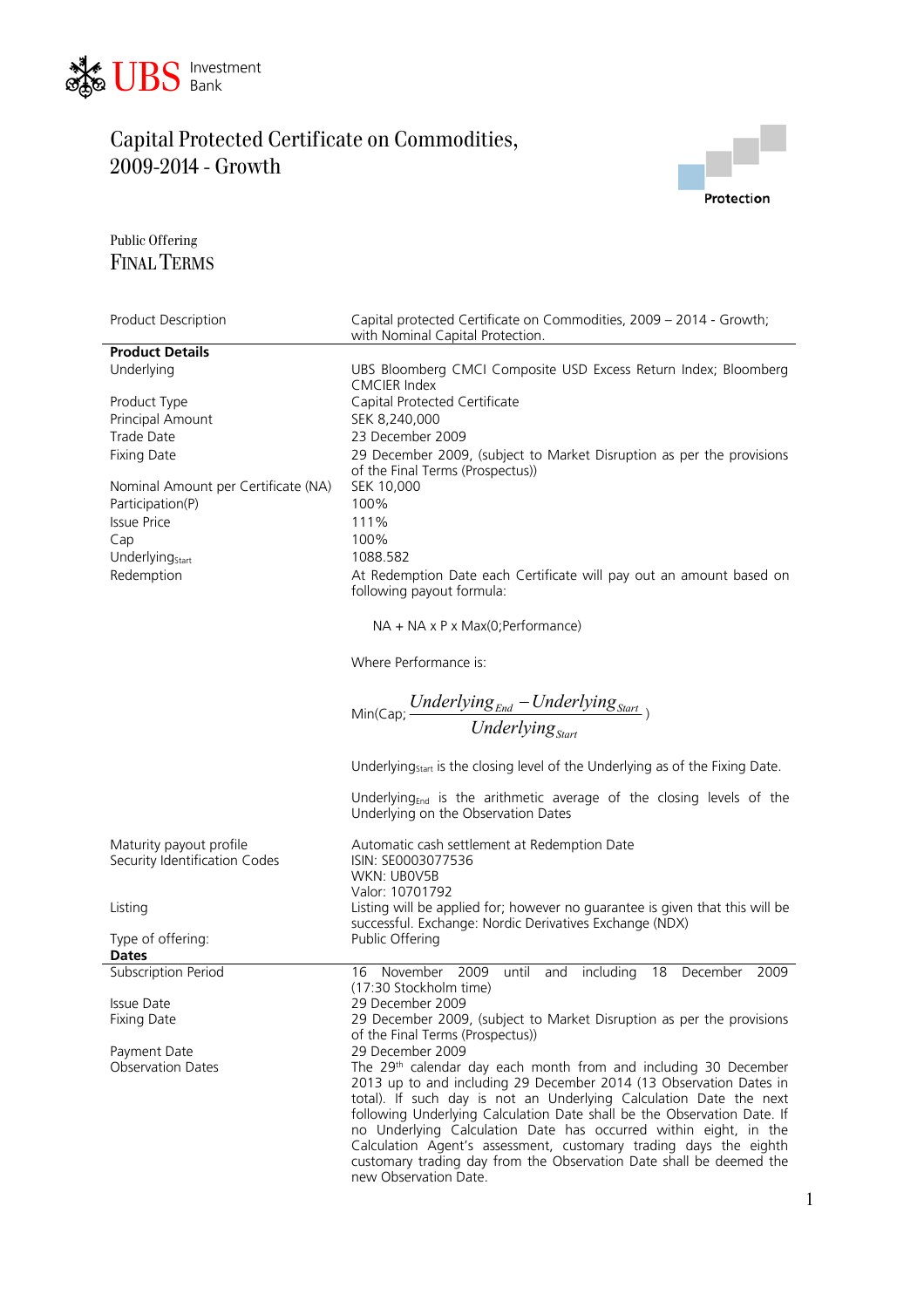



Public Offering FINAL TERMS

|                                                   | Observation Dates are subject to Market Disruption as per the provisions<br>of the Final Terms (Prospectus)                                 |
|---------------------------------------------------|---------------------------------------------------------------------------------------------------------------------------------------------|
| Maturity Date (Final Observation<br>Date)         | 29 December 2014, (subject to Market Disruption as per the provisions<br>of the Final Terms (Prospectus))                                   |
| Redemption Date<br><b>Business Day Convention</b> | 8 Banking Days after the Maturity Date (13 January 2015)<br>"Banking Day" means London, New York, Frankfurt and Stockholm<br>business days. |
|                                                   |                                                                                                                                             |

| <b>General Information</b> |                                                                                                                                        |
|----------------------------|----------------------------------------------------------------------------------------------------------------------------------------|
| <b>Issuer</b>              | UBS AG, Jersey Branch                                                                                                                  |
| Rating                     | $Aa3/A+/A+$                                                                                                                            |
| Lead Manager               | UBS Limited, London                                                                                                                    |
| Index Sponsor              | UBS AG, Bloomberg L.P.                                                                                                                 |
| Trading                    | UBS will, under normal market conditions and on a best effort basis,<br>provide a secondary market with a bid/offer spread of 1%-point |
| Sales Restrictions         | U.S.A; U.S Persons / U.K.                                                                                                              |
| Clearing                   | Euroclear Sweden AB                                                                                                                    |
| Contact person UBS         | Mårten Grebäck 0046 8 453 73 95<br>Carl Fredrik Pollack 0046 8 453 73 18                                                               |

**This product does not represent a participation in any of the collective investment schemes pursuant to Art. 7 ss of the Swiss Federal Act on Collective Investment Schemes (CISA) and thus is not subject to the supervision of the Swiss Financial Market Supervisory Authority (FINMA). Therefore, investors in this product are not eligible for the specific investor protection under the CISA.** 

#### **Index Disclaimer**

This material is for distribution only under such circumstances as may be permitted by applicable law. It has no regard to the specific investment objectives, financial situation or particular needs of any recipient. It is for information purposes only and should not be construed as an offer, recommendation or solicitation to conclude a transaction and should not be treated as giving investment advice. The Index Sponsors make no representation or warranty, express or implied, regarding the appropriateness of investing in products referenced to the UBS Bloomberg Constant Maturity Commodity Index ("CMCI"), commodity products in general or of the ability of the CMCI to track commodity market performance. In determining the constituents of the CMCI and any amendment thereto, the Index Sponsors has no obligation to consider the needs of any counterparties that have products referenced to the CMCI. The Index Sponsors have all proprietary rights with respect to the CMCI. Any third party product based on or in relation to the CMCI ("Product") may only be issued upon the prior written approval of UBS and upon the execution of a license agreement between UBS and the party intending to launch a Product. In no way does UBS, endorse or have any other involvement in the issue and offering of a Product. UBS makes no representation or warranty, express or implied, to the holders of the Products or any member of the public regarding the advisability of investing in the Product or commodities generally or in futures particularly, or as to results to be obtained from the use of the Index or from the Product. Past performance of the CMCI is not necessarily indicative of future results.

© UBS 2009 The key symbol and UBS are among the registered and unregistered trademarks of UBS. Bloomberg is a trademark of Bloomberg L.P. UBS Bloomberg Constant Maturity Commodity Index, UBS Bloomberg CMCI and CMCI are service marks of UBS and/or Bloomberg. All rights reserved.

**THE INDEX SPONSORS DO NOT GUARANTEE THE QUALITY, ACCURACY AND/OR THE COMPLETENESS OF THE CMCI OR ANY DATA INCLUDED THEREIN AND SHALL NOT HAVE ANY LIABILITY FOR ANY ERRORS OR OMISSION OR INTERRUPTIONS IN THE CALCULATION AND/OR DISSEMINATION OF THE CMCI. THE INDEX SPONSORS MAKE NO WARRANTY, EXPRESS OR IMPLIED, AS TO RESULTS TO BE OBTAINED BY OR FROM THE USE OF THE CMCI OR ANY DATA INCLUDED THEREIN OR FOR ANY OTHER USE (WHETHER DIRECTLY**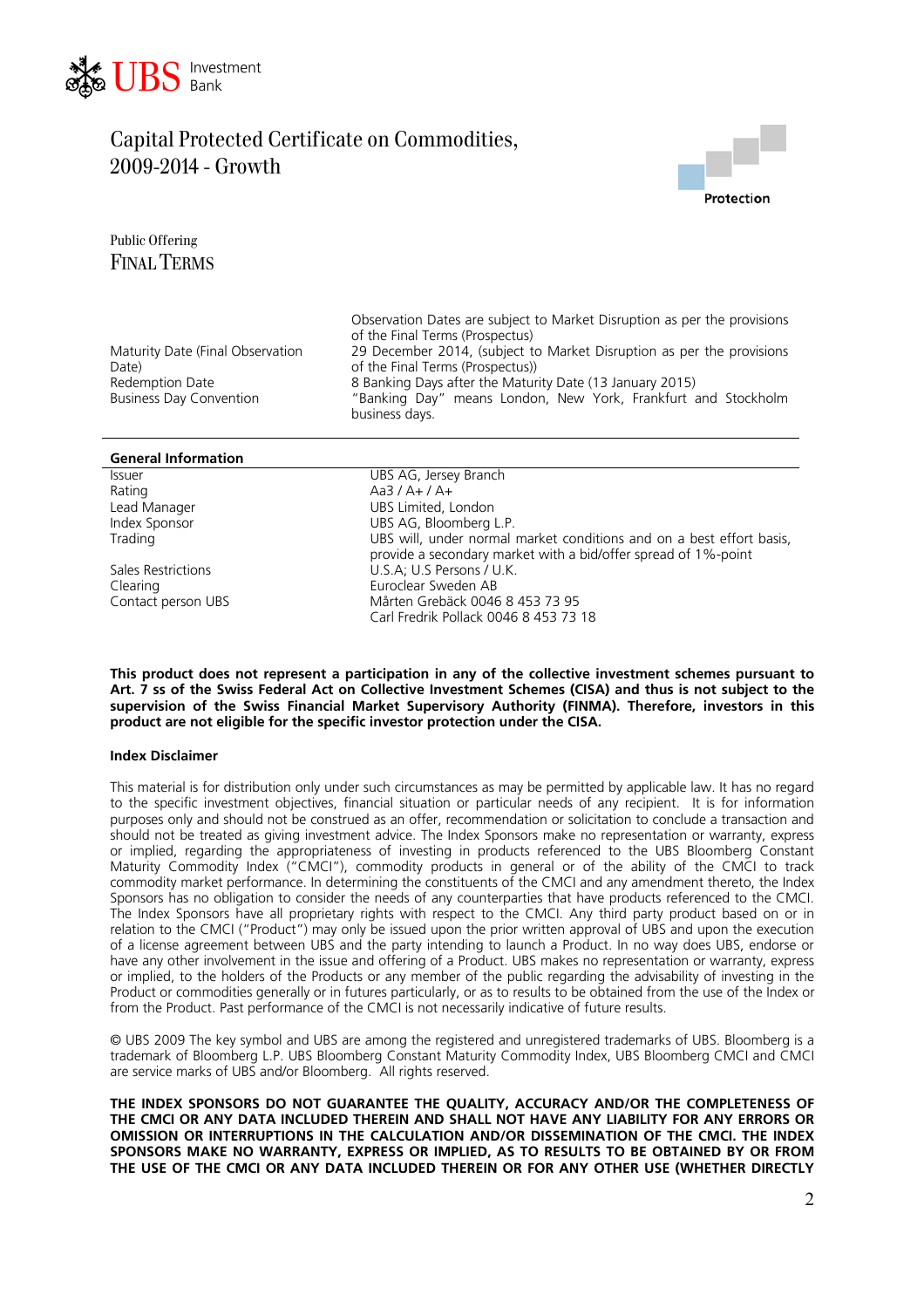



Public Offering FINAL TERMS

#### **OR VIA ANY PRODUCT REFERENCED THERETO). UBS MAKES NO EXPRESS OR IMPLIED WARRANTIES, AND TO THE EXTENT PERMITTED BY LAW HEREBY EXPRESSLY DISCLAIMS ALL WARRANTIES OF MERCHANTABILITY OR FITNESS FOR A PARTICULAR PURPOSE OR USE WITH RESPECT TO THE CMCI OR ANY DATA INCLUDED THEREIN. WITHOUT LIMITING ANY OF THE FOREGOING, TO THE EXTENT PERMITTED BY LAW UBS DISCLAIMS ANY LIABILITY FOR ANY PUNITIVE, INDIRECT, SPECIAL, OR CONSEQUENTIAL DAMAGES (INCLUDING LOST PROFITS), EVEN IF NOTIFIED OF THE POSSIBILITY OF SUCH.**

You should be aware that the New York Mercantile Exchange, Inc. (including the COMEX division), Chicago Board of Trade, ICE Futures, European Energy Exchange, London Metal Exchange, Kansas City Board of Trade, New York Board of Trade, Winnipeg Commodities Exchange, Euronext.Liffe, the Chicago Mercantile Exchange and a number of future exchanges (collectively the "Exchanges") provide data on commodity futures contracts which, in part, are used to compile and calculate the CMCI. However, the Exchanges provide such data "as is" and without representation or warranty on their part.

Further, the Exchanges: (i) do not in any way participate in the offering, sale, administration of, or payments for, the CMCI or any products related thereto, (ii) do not in any way ensure the accuracy of any of the statements made in any product materials or this document, (iii) are not liable for any error or omission in any settlement or other price, index, or valuation used in connection with the CMCI, have not participated in the determination of the timing of, prices at, or quantities of the products to be issued and have no obligation or liability in connection with the administration, marketing, or trading of the CMCI or any products thereon, (iv) are not in any way an issuer, manager, operator, guarantor or offeror of CMCI or any products related thereto, and are not a partner, affiliate or joint venturer of any of the foregoing, (v) have not approved, sponsored or endorsed the CMCI or its terms and are not responsible for any calculations involving the Index, (vi) make no representation or warranty, express or implied, to the owners of the CMCI or any member of the public regarding the advisability of investing in securities generally or in the CMCI particularly, and (vii) have no involvement with and accept no responsibility for the CMCI, its suitability as an investment or its future performance.

None of the information contained herein constitutes a solicitation, offer, opinion, or recommendation by the Index Sponsors to buy or sell any security, or to provide legal, tax, accounting, or investment advice or services regarding the profitability or suitability of any security or investment. The Index Sponsors disclaim any liability to any party for any inaccuracy in Index or any Product based on the Index, for any mistakes, errors, omissions or interruptions in the calculation and/or dissemination of the Index, or for the manner in which it is applied in connection with the issue and offering of a Product. Under no circumstances, including but not limited to negligence, shall the Index Sponsors, their parents, and their respective affiliates, suppliers, agents, directors, officers, employees, representatives, general partner, subsidiaries, successors, and assigns be liable for direct, indirect, incidental, consequential, special, punitive, or exemplary damages even if the Index Sponsors have been advised specifically of the possibility of such damages, arising from the Index or Product, such as, but not limited to, loss of revenue or anticipated profits or lost business.

This marketing material has not been reviewed by Bloomberg and Bloomberg accepts no marketing responsibility.

#### **Selling Restrictions**

**Any Product purchased by any person for resale may not be offered in any jurisdiction in circumstances that would result in the Issuer or the Offeror being obliged to register any further prospectus or corresponding document relating to the Certificates in that jurisdiction.** 

**Holders of this Product are advised to read the selling restrictions described more fully in the relevant prospectus or information memorandum of this Product. The restrictions listed below must not be taken as definitive guidance as to whether this Product can be sold in a jurisdiction. Holders of this Product should seek specific advice before on-selling it.**

**Europe** - For EEA jurisdictions (EU member states plus Norway, Iceland and Liechtenstein) that have implemented the EU Prospectus Directive, the Final Terms and Base Prospectus for these Securities qualify as a prospectus published in accordance with the requirements of the EU Prospectus Directive. However, unless and until a prospectus has been published in accordance with the requirements of the EU Directive and passported into the relevant jurisdiction, these Securities may not be offered or sold other than 1) in minimum denominations of, or total consideration per investor of at least, EUR 50,000 (or equivalent in other currencies) or 2) only to Qualified Investors; and/or (aggregated for all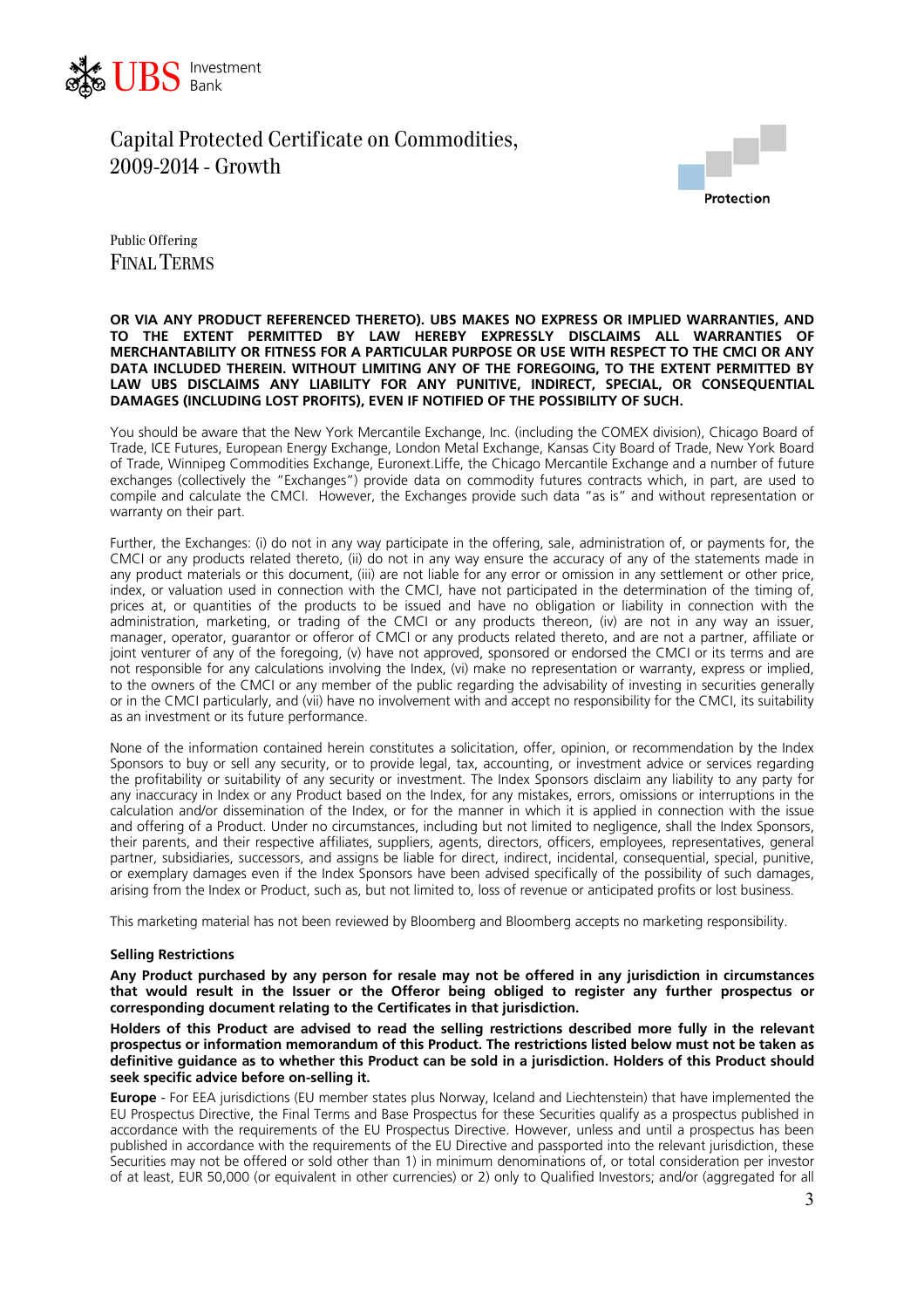



Public Offering FINAL TERMS

distributors) to less than 100 offerees that are not Qualified Investors per EEA jurisdiction. A "Qualified Investor" is a legal entity that (i) is authorised or regulated to operate in the financial markets or has the sole purpose to invest in securities; or (ii) meets two of the following three criteria (as shown in its last annual or consolidated accounts): (a) an average number of at least 250 employees during the last financial year; (b) a total balance sheet of more than EUR 43,000,000; and (c) an annual net turnover of more than EUR 50,000,000.

For EEA jurisdictions that have not implemented the EU Prospectus Directive, sales must be in compliance with the law of that jurisdiction.

**Hong Kong -** This Product may not be offered or sold in Hong Kong.

**Singapore** - This document has not been registered as a prospectus with the Monetary Authority of Singapore. Accordingly, this document and any other document or material in connection with the offer or sale, or invitation for subscription or purchase, of this Product may not be circulated or distributed, nor may this Product be offered or sold, or be made the subject of an invitation for subscription or purchase, whether directly or indirectly, to persons in Singapore other than (i) to an institutional investor under Section 274 of the Securities and Futures Act (Cap. 289) of Singapore ("SFA"), (ii) to a relevant person, or any person pursuant to Section 275(1A) of the SFA, and in accordance with the conditions, specified in Section 275 of the SFA or (iii) otherwise pursuant to, and in accordance with the conditions of, any other applicable provision of the SFA.

Where this Product is subscribed or purchased under Section 275 of the SFA by a relevant person which is:

(a) a corporation (which is not an accredited investor) the sole business of which is to hold investments and the entire share capital of which is owned by one or more individuals, each of whom is an accredited investor; or

(b) a trust (where the trustee is not an accredited investor) whose sole purpose is to hold investments and each beneficiary is an accredited investor,

the shares, debentures and units of shares and debentures of that corporation or the beneficiaries' rights and interest in that trust shall not be transferable for six months after that corporation or that trust has acquired the securities under Section 275 of the SFA except:

(1) to an institutional investor (for corporations, under Section 274 of the SFA) or to a relevant person, or to any person pursuant to an offer that is made on terms that such shares, debentures and units of shares and debentures of that corporation or such rights and interest in that trust are acquired at a consideration of not less than USD 200,000 (or its equivalent in a foreign currency) for each transaction, whether such amount is to be paid for in cash or by exchange of securities or other assets, and further for corporations, in accordance with the conditions specified in

Section 275 of the SFA;<br>(2) where no cons where no consideration is or will be given for the transfer; or

(3) where the transfer is by operation of law.

**UK** - This Product should not be sold with a consideration of less than 50,000.00 EUR or equivalent.

**USA** - This Product may not be sold or offered within the United States or to U.S. persons.

**This information is communicated by UBS AG and/or its affiliates ("UBS"). UBS may from time to time, as principal or agent, have positions in, or may buy or sell, or make a market in any securities, currencies, financial instruments or other assets underlying the transaction to which the termsheet relates. UBS may provide investment banking and other services to and/or have officers who serve as directors of the companies referred to in this term sheet. UBS's trading and/or hedging activities related to this transaction may have an impact on the price of the underlying asset and may affect the likelihood that any relevant barrier is crossed. UBS has policies and procedures designed to minimise the risk that officers and employees are influenced by any conflicting interest or duty and that confidential information is improperly disclosed or made available.** 

**In certain circumstances UBS sells these notes to dealers and other financial institutions at a discount to the issue price or rebates to them for their own account some proportion of the issue price. Further information is available on request.** 

**Structured transactions are complex and may involve a high risk of loss. Prior to entering into a transaction you should consult with your own legal, regulatory, tax, financial and accounting advisors to**